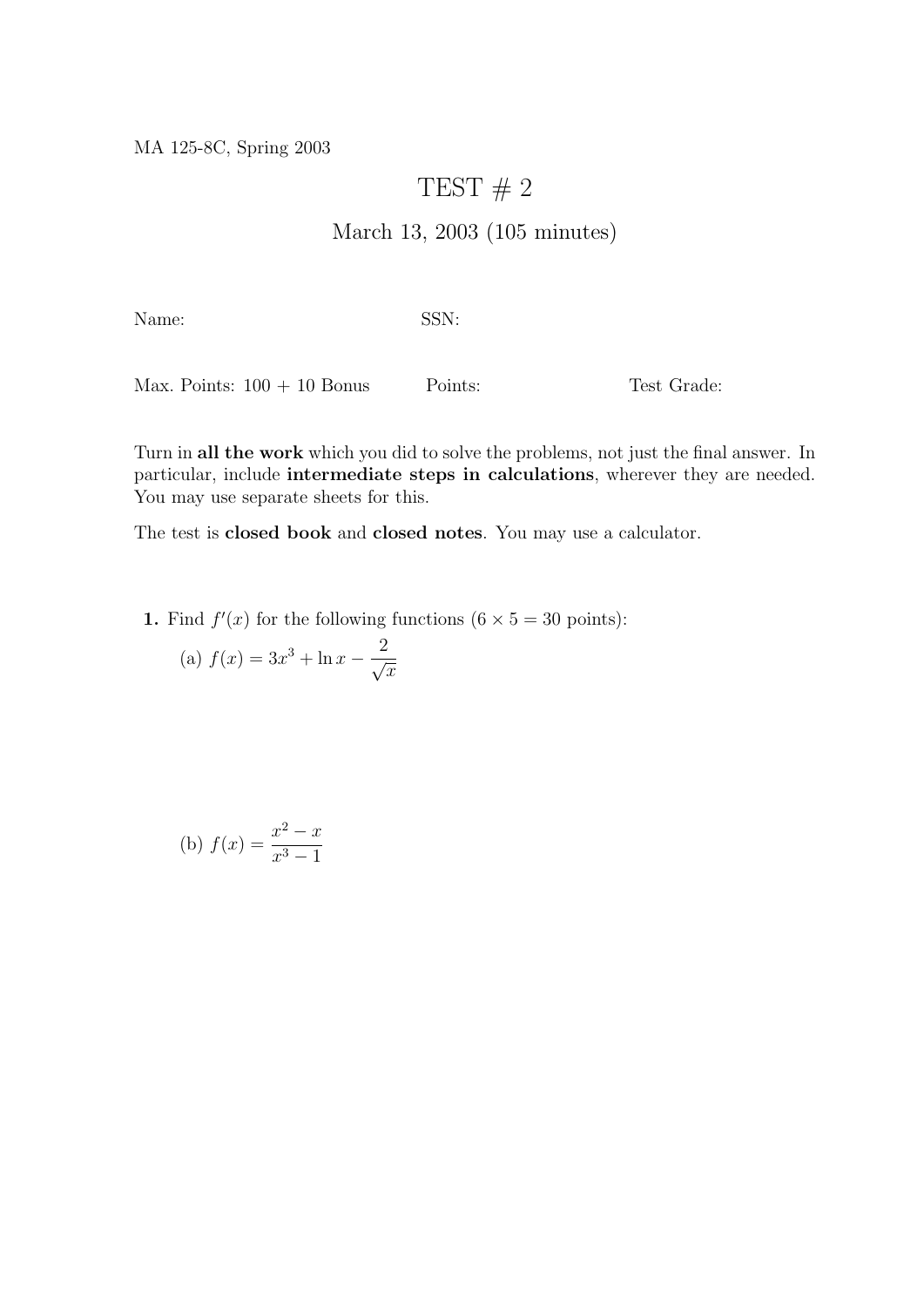(c) 
$$
f(x) = 2^x \tan^{-1} x
$$

(d) 
$$
f(x) = e^{\cos x} - \cos e^x
$$

(e) 
$$
f(x) = \sin \sin \sin x
$$

(f) 
$$
f(x) = x^{\sin x}
$$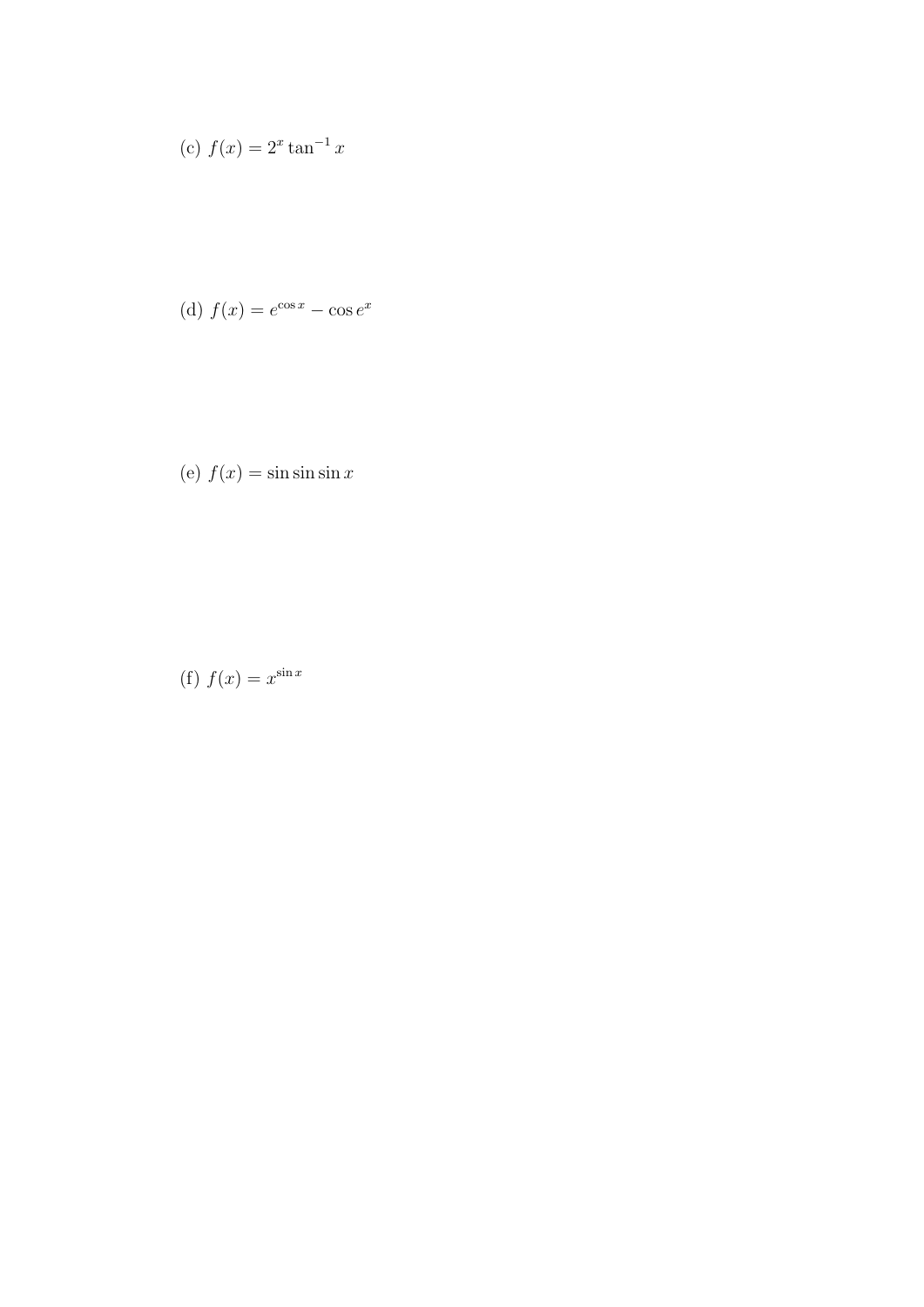2. Suppose that  $F(x) = f(g(x))$  and that  $f(1) = 5$ ,  $g(1) = 2$ ,  $g'(1) = -3$  and  $f'(2) = 4$ . Find  $F'(1)$ . (5 points)

3. For the function  $g(x) = 2x + \sin x$  with domain  $0 \le x \le 2\pi$  find the intervals where the graph of  $g$  is (i) increasing, (ii) decreasing, (iii) concave upwards, and (iv) concave downwards. (15 points)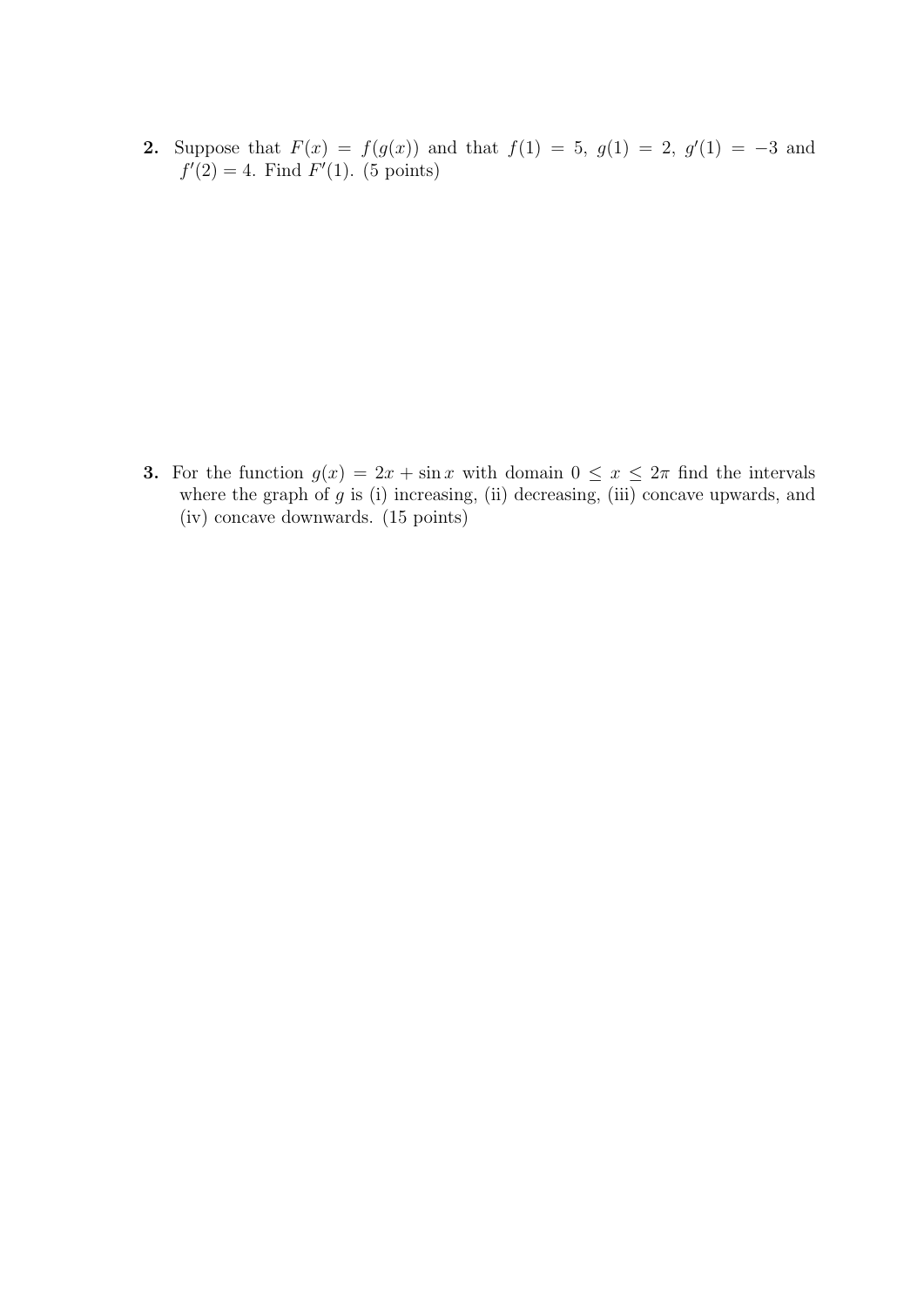4. Find the equation for the tangent line at  $(\pi/2, 0)$  to the graph of the implicit function (15 points)

 $y \sin x + x \cos y = x.$ 

**5.** Find the linearization of the function  $f(x) = \sqrt[3]{x}$  at  $a = 8$ . Use your result to find and the imearization of the function  $f(x) = \sqrt[3]{x}$  at a s<br>an approximation for the value of  $\sqrt[3]{8.05}$ . (10 points)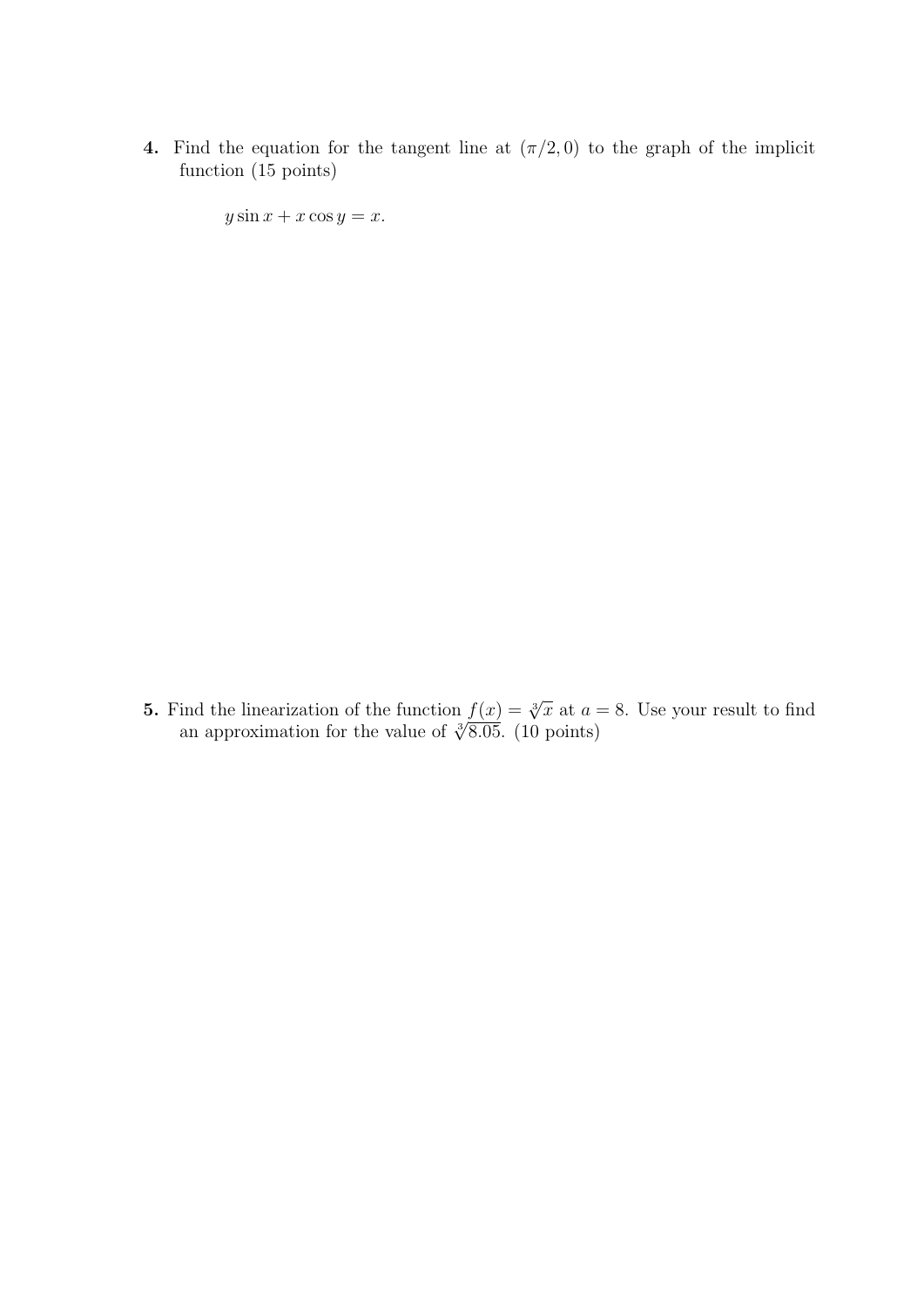- 6. (a) Explain by a sketch and in words how Newton's Method is used to find a better approximation  $x_2$  of a root of a function  $f(x)$  if an initial (rough) approximation  $x_1$  is given. (10 points)
	- (b) Use Newton's Method to find an approximation  $x_2$  for a solution of  $x^6 = 2$  if
	- $x_1 = 1$  is used as initial approximation. (5 points)

7. Car A is leaving from an intersection of two roads at 1:00pm, driving north at a constant speed of 45 mi/h. Car B is leaving from the same intersection at 2:00pm, driving east at 60 mi/h. At what rate is the distance of the two cars increasing at 4:00pm? (10 points)